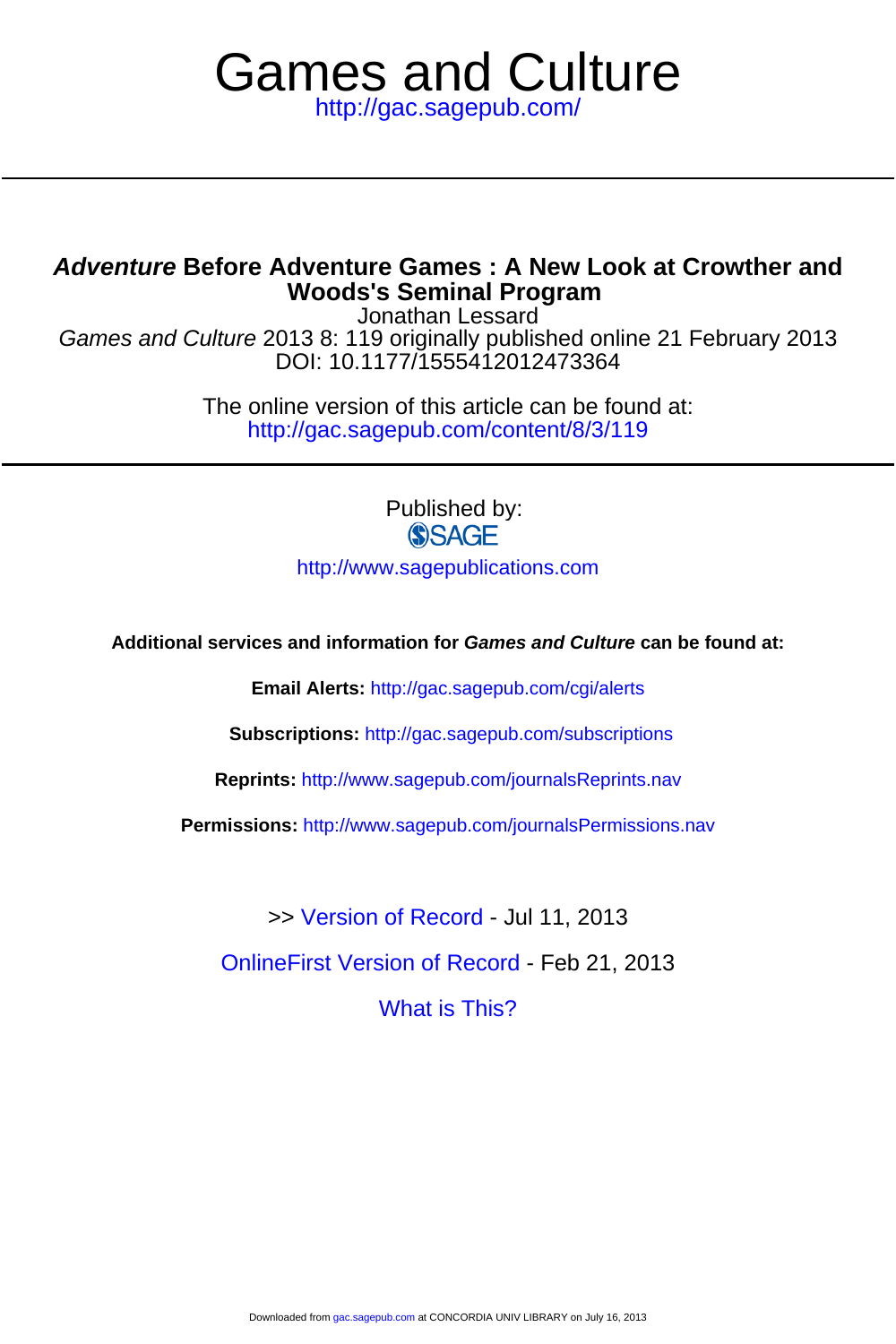Games and Culture 8(3) 119-135 © The Author(s) 2012 Reprints and permission: [sagepub.com/journalsPermissions.nav](http://www.sagepub.com/journalsPermissions.nav) DOI: 10.1177/1555412012473364 [gac.sagepub.com](http://gac.sagepub.com)



# Adventure Before Adventure Games: A New Look at Crowther and Woods's Seminal Program

Ionathan Lessard<sup>1</sup>

#### Abstract

The original Adventure by Crowther and Woods (1977) has an important place in computer game history. It is not only considered the first adventure game but also the ancestor of interactive fiction, point-and-click games, action adventures, and even massively multiplayer online role-playing games. Adventure often defined in terms of categories that did not exist at the time of its making. The concept of video games as the cultural institution we know today was alien to its authors. This article reframes Adventure in its historical context. If it is not yet an adventure game, what is it? The proposed methodology is inspired by the work of early cinema historians and consists of identifying the cultural practices within which an early piece was developed. Adventure is analyzed as a program, a hack, fantasy role-playing, a cave survey, and a game. This approach delivers a new perspective on Adventure, freed to some degree of teleological preconceptions.

#### Keywords

computer games, adventure games, history, adventure, interactive fiction, Crowther, Woods, video games

#### Corresponding Author:

Jonathan Lessard, Assistant Professor, Department of Design and Computation Arts, Concordia University, Montreal, Quebec, Canada. Email: jonathan.lessard@concordia.ca

<sup>1</sup> Department of Design and Computation Arts, Concordia University, Montreal, Quebec, Canada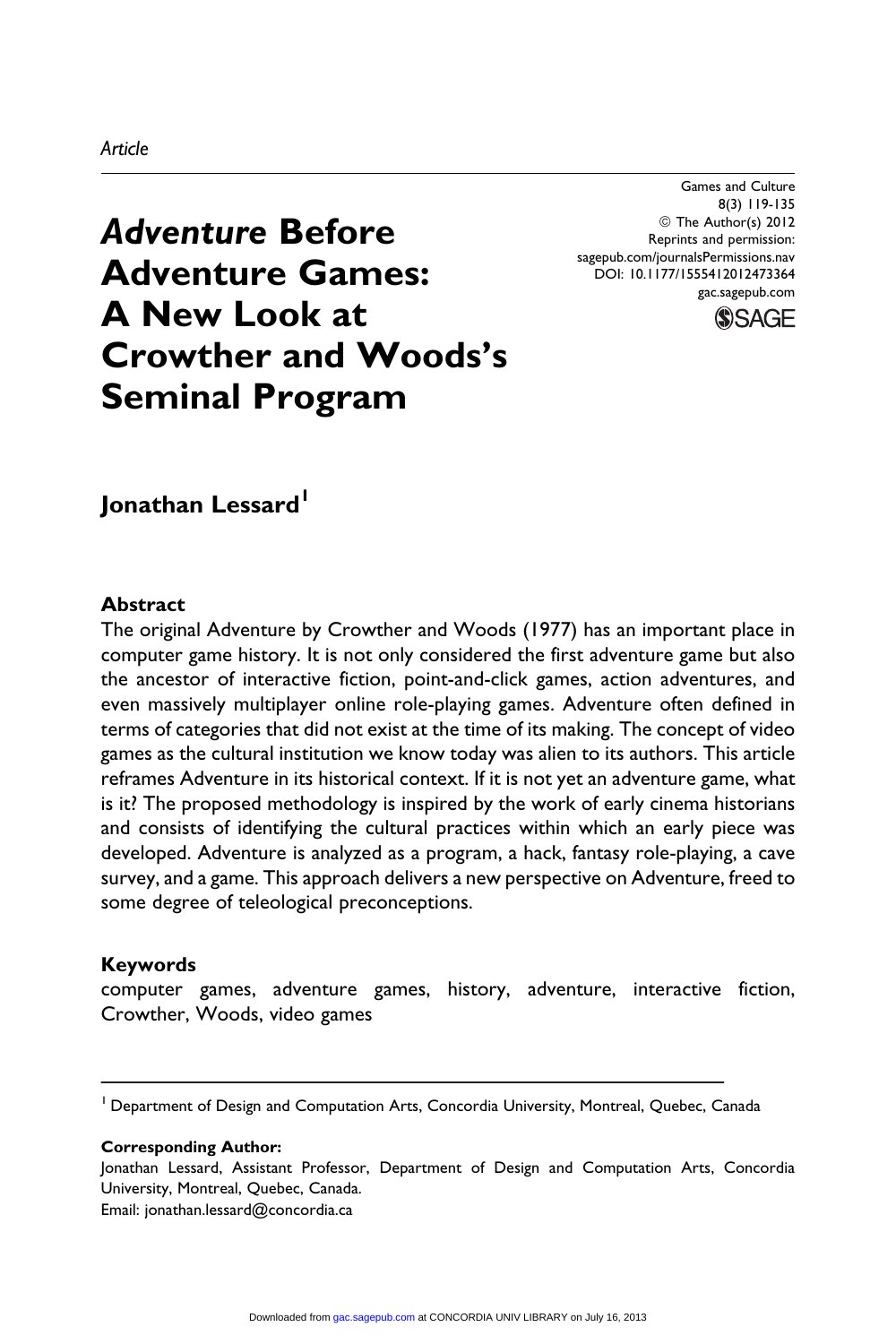## Introduction

The original Adventure, the text-only game by William Crowther and Don Woods (1977), certainly has not been overlooked by the various historical accounts of the video game phenomenon. Adventure might be one of the most important ''firsts'' of this young medium. It is obviously the first adventure game, a label which originally meant that a game was similar to the original Adventure. Accordingly, it is also considered the ancestor of the genre's multiple subsequent variations: interactive fiction (Montfort, 2003), graphic adventures, or ''point-and-click'' games (Fernández-Vara, 2009).

Adventure has also inspired adaptations that have founded parallel genres of their own. The creator of Atari's Adventure (1979), Warren Robinett, adapted the concept to the 2,600 home video game console. To achieve this, many changes had to be made to the game's structure, bringing into existence an original form of gameplay. This new kind of game was successful and its numerous imitations would eventually constitute the autonomous genre of ''action-adventure'' games. Massively multiplayer online role-playing games (MMORPGS) can also be traced back to Adventure via what is generally considered its first occurrence: Multi-User Dungeon (MUD: Trubshaw, 1978), a multiplayer adventure game inspired by Zork (Anderson, Blank, Daniels, & Lebling, 1979), one of the earliest (and most famous) ''adventure-type'' game.

Not only is Adventure at the origin of video game genre genealogies, it can also be considered the birthplace of very important video game paradigms. For Wolf (2007), all games relying on nontrivial exploration of space can be traced back to the original Adventure. For Juul, it is through the adventure game genre that ''games of progression'' were introduced to computer games (2005, p. 3). These include all games in which the player must face a series of predefined challenges in order to reach an eventual conclusion. By contrast, ''games of emergence'' are based on a simple structure of rules allowing infinite possibilities for gameplay situations (e.g., chess or sports).

Although these perspectives on *Adventure* give much credit to its originality and historical importance, they are more concerned with contemporary arguments on video gaming than with Crowther and Woods's historical piece of software as is. Adventure is often apprehended in terms of subsequent events, positioned as the origin of a teleological chain leading to modern-day objects and issues. Of course, neither William Crowther nor Don Woods had ever heard of an adventure game, not to mention action-adventures or MMORPGS. In other words, considering Adventure as an adventure game is somewhat anachronistic. The mere concept of ''video games'' as the cultural category we know today was alien to these programmers. If we strive to better understand what *Adventure* actually was in 1976 and 1977, rather than what it represents for the history of video gaming in general, we need to find alternative ways to approach it.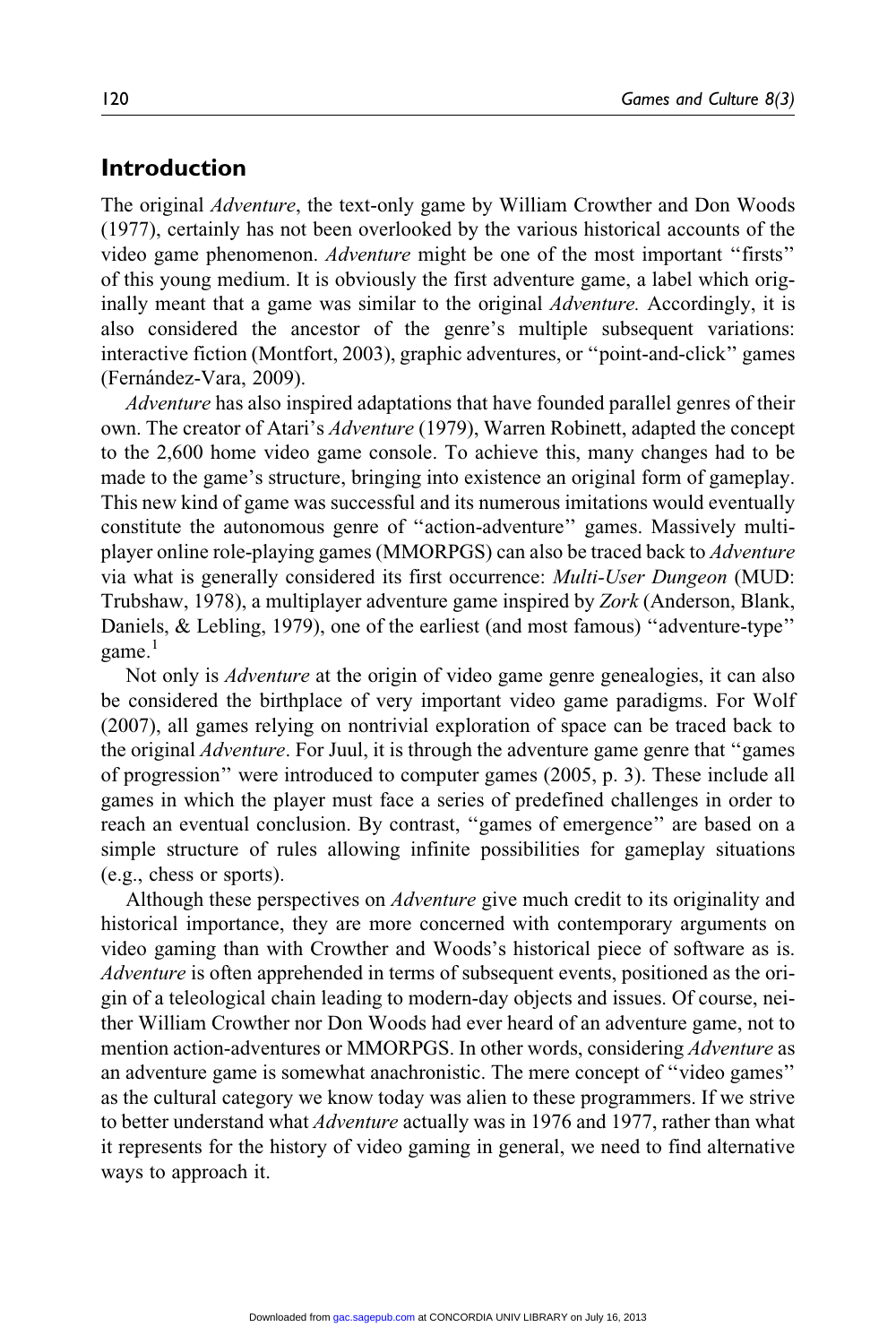## Lessons From the History of Early Cinema

Historians of early cinema have had to tackle similar problems: If the films of the Lumière brothers, Edison or Méliès cannot be considered "Cinema," a cultural institution that would emerge long after the films themselves, then what exactly are they? From what perspective are these cultural objects to be considered? A traditional approach consists of speaking of a ''primitive cinema'' bound to grow eventually into its full-fledged form. Early cinema history is written as a ''coming of age'' constituted of a series of ''firsts'': first expressive editing, first nonlinear narration, and so on. Rather than seeing contemporary cinema as the product of a historical process, the biological metaphor implies a cinematographic ''essence''—a natural and inevitable evolution of the invention of the cinematograph. According to André Gaudreault, cinema (or any medium) should be considered at any point in time as a set of concurrent practices that are not striving toward the actualization of a unique model (2008, p. 44). The chain of important ''firsts'' that have led to contemporary cinema is not uninteresting or trivial, but it can blind us from those objects, practices, and events that have had no obvious enduring influence and yet were very important in their own time.

The teleological approach is also somewhat unfair to early films and cinematographers who often end up being defined by their shortcomings in terms of an aesthetic canon that would be instituted much later. According to Gaudreault, it is more fruitful to analyze early films according to what they were actually striving to be rather than to what they were not. He argues, for example, that to consider Méliès's work as tentative cinema is to miss the point altogether. Méliès was not failing as a cinema director; he was succeeding as a talented and innovative vaudeville artist and promoter, using new technology to improve his act (Gaudreault 2008, p. 115). Because of his exclusive use of static shots, Méliès has sometimes been criticized for his lack of vision as to the creative possibilities of the camera. It could also be argued that this was not a shortcoming—Méliès was certainly aware that camera movements were possible—but a conscious decision made according to different criteria that those of contemporary cinematography. For him, moving the camera would have ruined the intended effect. In his vaudeville mind-set, he wished the public to forget the apparatus and believe that what was projected was a truthful recording of something that had happened (or even was happening) on stage. A moving camera would not have failed to remind everyone of its mediating presence. On the other hand, Méliès is often lauded for his early use of cross-fading between scenes. Although the achievement is not unworthy, it is also coherent with Méliès's trade. Cross-fading was a technique common in magic lantern shows, a type of entertainment familiar to the early filmmaker.

## Cultural Series

As André Gaudreault phrases it, " $[\ldots]$  the cinematograph has not only been 'influenced' by other media and cultural spaces that were fashionable at the turn of the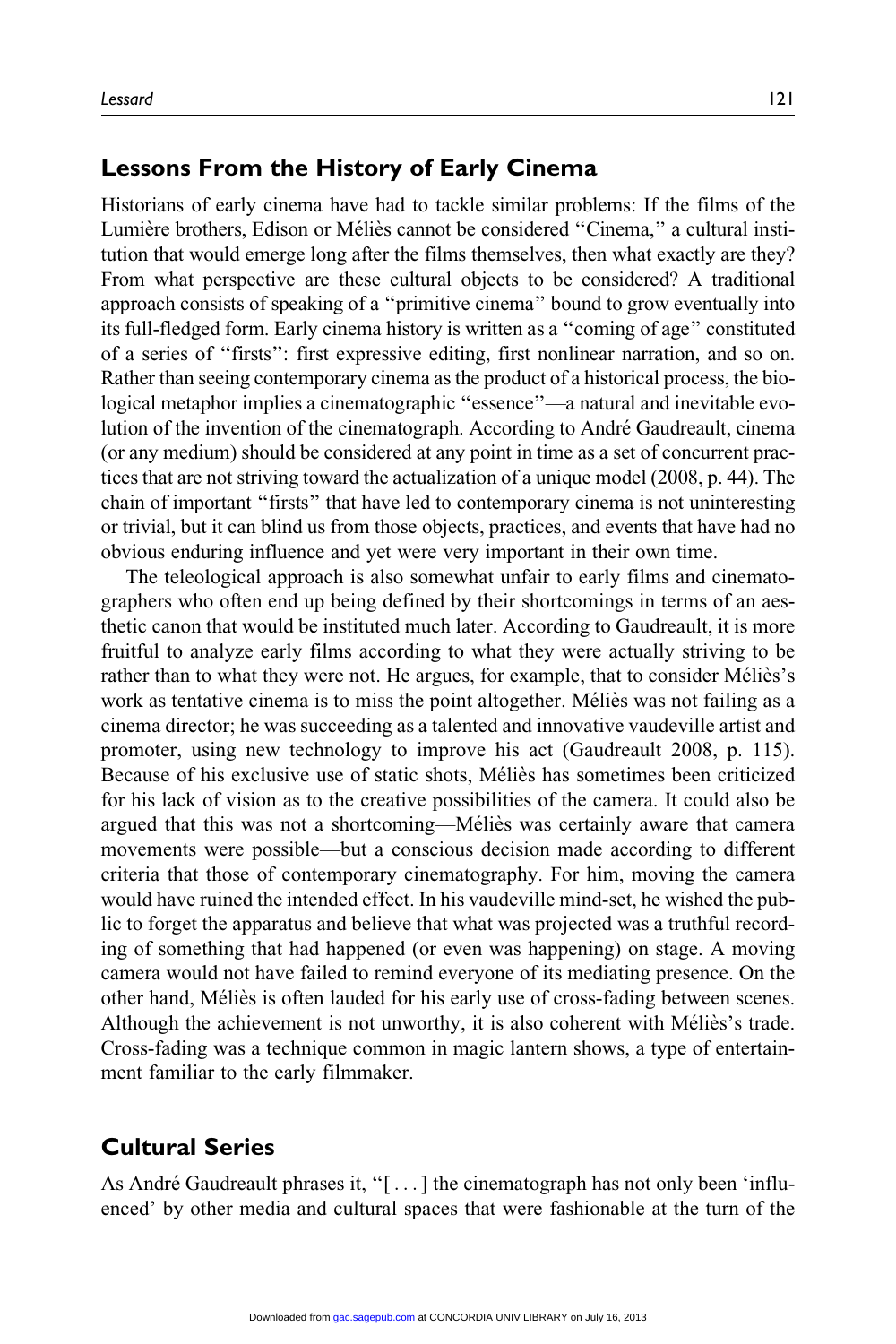XXth century, it actually *was* vaudeville, magic lantern show, magic act, [etc.]"  $(2008, p. 113).$ <sup>2</sup> He suggests framing the production of early films according to what he calls the ''cultural series'' in which they were produced: the practices familiar to the filmmakers, which they hoped to augment and extend by the use of the cinematograph. Gaudreault regards cultural series as a voluntarily constructivist concept allowing the researcher to constitute an observable historical set from various cultural phenomena linked by arbitrarily chosen common factors pertinent to the study at hand. One could construct the cultural series of ''moving images on screen'' in order to include in a comparative corpus not only cinema, but also cartoons, magic lantern shows, and shadow theater. By consciously creating these series, one can avoid unnecessary arguments over the fuzzy and disputable boundaries of media, genres, arts, and trades.

Our aim here is to take a fresh and contextualized look at the original *Adventure*, one that is as free as can be from the knowledge of subsequent developments. Although historical objectivity is always to some degree an idealistic illusion, our practical approach here will be to see what we can learn from apprehending Adventure without referring to the anachronistic categories of adventure and video games. The question is, then, in which cultural series can we frame Crowther and Woods's work? Rather than a primitive or incomplete form of adventure game, perhaps we can consider it an accomplished and innovative ...something. In the following sections, we will see what we can learn from seeing Adventure as the computerized extension of a specific mesh of cultural series familiar to William Crowther and Don Woods.

First, credit should be given to work that has already been done to situate *Adven*ture within artistic traditions other than computer games. Beginning with Mary Ann Buckles's early 1985 thesis on *Adventure*, there have been various efforts to promote text-adventures (or interactive fiction) as being part of the general history of world literature. For Buckles, *Adventure* is the "first work of a literary mode in its infancy" (1985, p. 65) that can be linked to novels of chivalry, detective stories, traditional folk tales, and different forms of playful literature. Montfort (2003) builds upon this last aspect and convincingly demonstrates text-adventure games' close relationship to the literary tradition of riddles in the way they are designed and experienced. Adventure and subsequent interactive fiction works have also been situated in the cultural series of ''cybertexts'' (Aarseth, 1997) or ''literary machines'' (Montfort, 2003). Although not completely equivalent, both terms refer to devices (either physical or purely textual) able to generate multiple texts from the application of sets of rules or the work of a mechanism.

These literary perspectives provide interesting insights on the workings of Adventure. They have also served the purpose of legitimizing the study of adventure games by relating them to established art forms and literary genres. Although these series allow fruitful formal comparisons between objects dispersed in time and space, they do not reveal much about the specific historical contexts of each individual item. If *Adventure* can be argued to be a literary machine, it would be difficult to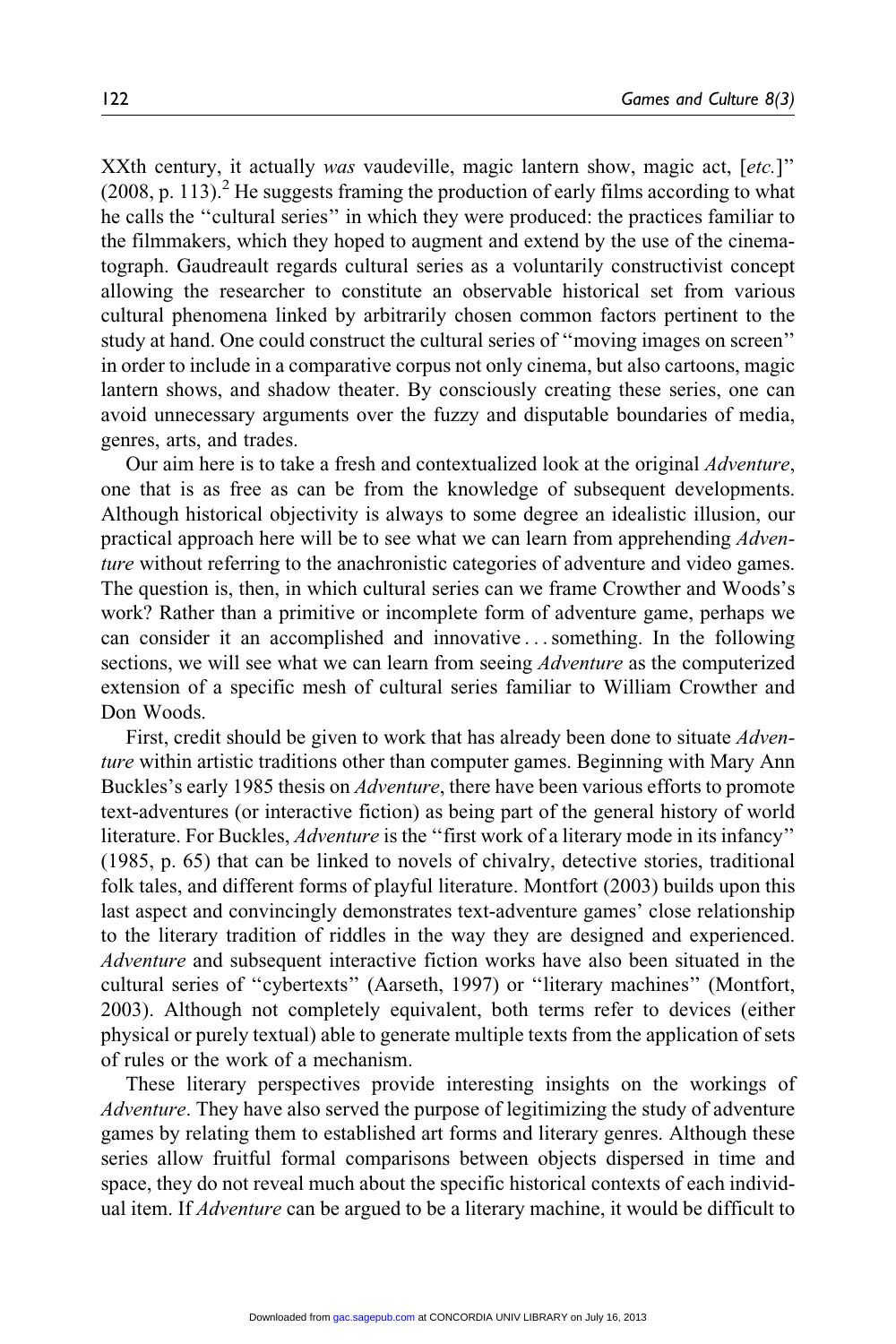defend the idea that Crowther and Woods had the I-Ching or Oulipo in mind when working on it. In this analysis, we will limit our scope to the time and place of Adventure's conception and the observable conditions of its making.

### Introducing Adventure

Although we often speak of Adventure by Woods and Crowther, the game is not so much a collaborative work as a sequential one. According to Jerz (2007), William Crowther worked on the first version of the game over 1975 and 1976 when he was working for BBN in Cambridge.<sup>3</sup> The game was later discovered by Don Woods, a student at Stanford's Artificial Intelligence Laboratory in Palo Alto. He managed to get in contact with Crowther and asked him for the source code. He added some new features to the game and extended it significantly before releasing it again freely in 1977. This second version became immensely popular and quickly found its way to almost every computer in the country.

What was this game that became so popular that, according to myth, it slowed all computer research in the country for 2 weeks as everyone was trying to solve it? The player first encountering this software on a computer screen or printer would read:

You are standing at the end of a road before a small brick building. Around you is a forest. A small stream flows out of the building and down a gully. (Adventure, 1977)

He would then enter a two-word textual command in order to instruct the software as to his intended actions: ''GO BUILDING.'' In response, the program would describe the consequences of his actions (often, a change of location): ''YOU ARE INSIDE A BUILDING, A WELL HOUSE FOR A LARGE SPRING.'' This inputfeedback loop would continue, constituting a conversation of sorts, by proxy of which the player could experience a simulated fantasy world. In this world (mainly a cave), he would be expected to try not to get lost, discover treasures, solve problems, fight off dwarves, and eventually earn all the possible points awarded for significant actions.

For a long time, Crowther's version of *Adventure* was completely lost. One could only guess at the exact contribution of the two authors. It was generally believed that Crowther's program was a textual cave simulation on the basis of which Woods made a "real" adventure game by adding a fantasy theme, treasures to find and puzzles to solve. Thanks to Jerz's (2007) recent exercise in software archaeology, we now have access to the original 1976 version. The comparison of both pieces of software gives a more nuanced picture. In the pages to come, we will refer to either Crowther's or Woods's version. The distinction is important here, as although both authors have many things in common, they are not working entirely in the same cultural series, and, therefore, their inputs are not to be considered in the same light.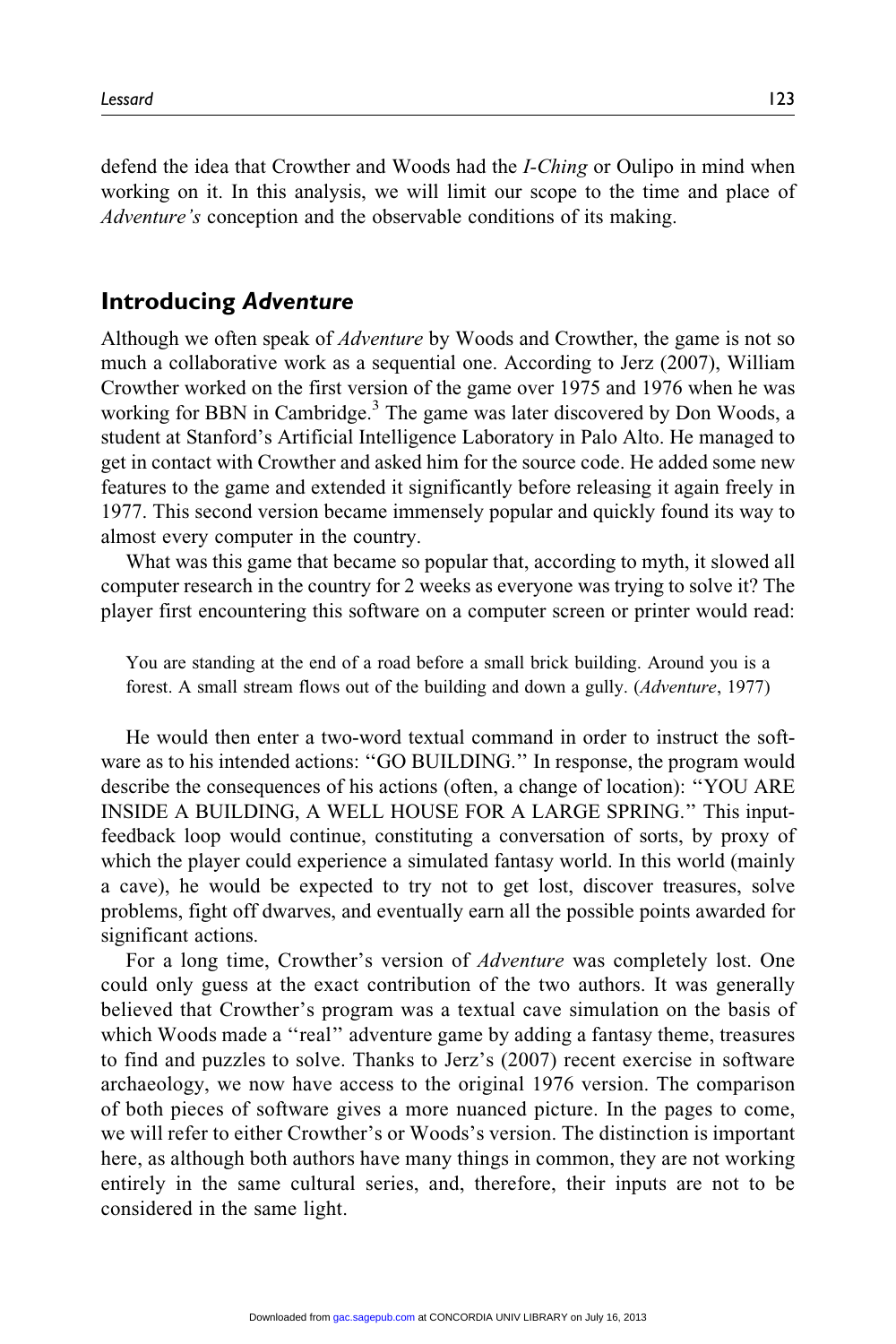## A Computer Program

As the computer has become such a ubiquitous tool in our lives, it is easy to forget that the foundation of all software is code. It seems perfectly natural that a computer can and will do anything given that one can find the right ''app'' for the task. Games are no exception. We are so used to considering the computer as a common platform for games that it is easy to overlook the fact that computer games are not only games, but, first and foremost, software. That Adventure should first be considered in the cultural series of computer programming is made even more obvious when we take into account the fact that William Crowther was a professional programmer (considered one of the best) and that he wrote every single line of code in the game.

Although we can retrospectively consider Crowther a game designer, it probably would not have made much sense to him to distinguish the game designing and the programming itself. Until the mid-1990s, specialized computer gaming magazines often referred to computer games as ''programs.'' It is reasonable to assume that when Crowther first assessed the task of writing *Adventure*, software design and development issues were among his main concerns.

To understand Crowther's decisions in these terms, we need to know what his objectives and constraints were. We know that he aimed to write a program that would be interesting and accessible to his young daughters, both less than 10 years old (Jerz, 2007), so that he could spend some time with them and share his interest in computers. His intended medium was a teletype<sup>4</sup> he had set up in his house with which he could access his office's PDP-10 computer. The task was no easy one. In 1975, computers were rare high-tech tools, and one required specialized knowledge to operate them. They were alien and off-putting for most adults, not to mention young children. To make matters worse, Crowther's intent to use the teletype prohibited any ambition to facilitate access through a graphical or menu-based interface.

It was while dealing with these heavy constraints that Crowther came up with a very elegant solution, one of the most brilliant aspects of Adventure: an interface mimicking a natural-language conversation. The program would understand simple English commands that even children could come up with and respond in the same way. The whole process could easily be mediated by the teletype, as it, in fact, reproduces (in an accessible manner) the command-line interface so common at the time for which the instrument was designed.

In future years, the textual nature of the adventure-type game would be one of its key features. This aspect allowed comparisons with literature from which the genre would gain credibility opposite arcade and home video games. It is no wonder that text-adventure game developers and fans would eventually prefer the label ''interactive fiction,'' a term emphasizing these games' intellectual nature. Even graphical adventures would long keep the natural-language interface figure at the core of their structure. Dropping the actual typing, ''point-and-click'' games streamlined the command process by allowing the player to compose sentences by clicking on verbs (or verb icons) and game objects (Fernández-Vara, 2008).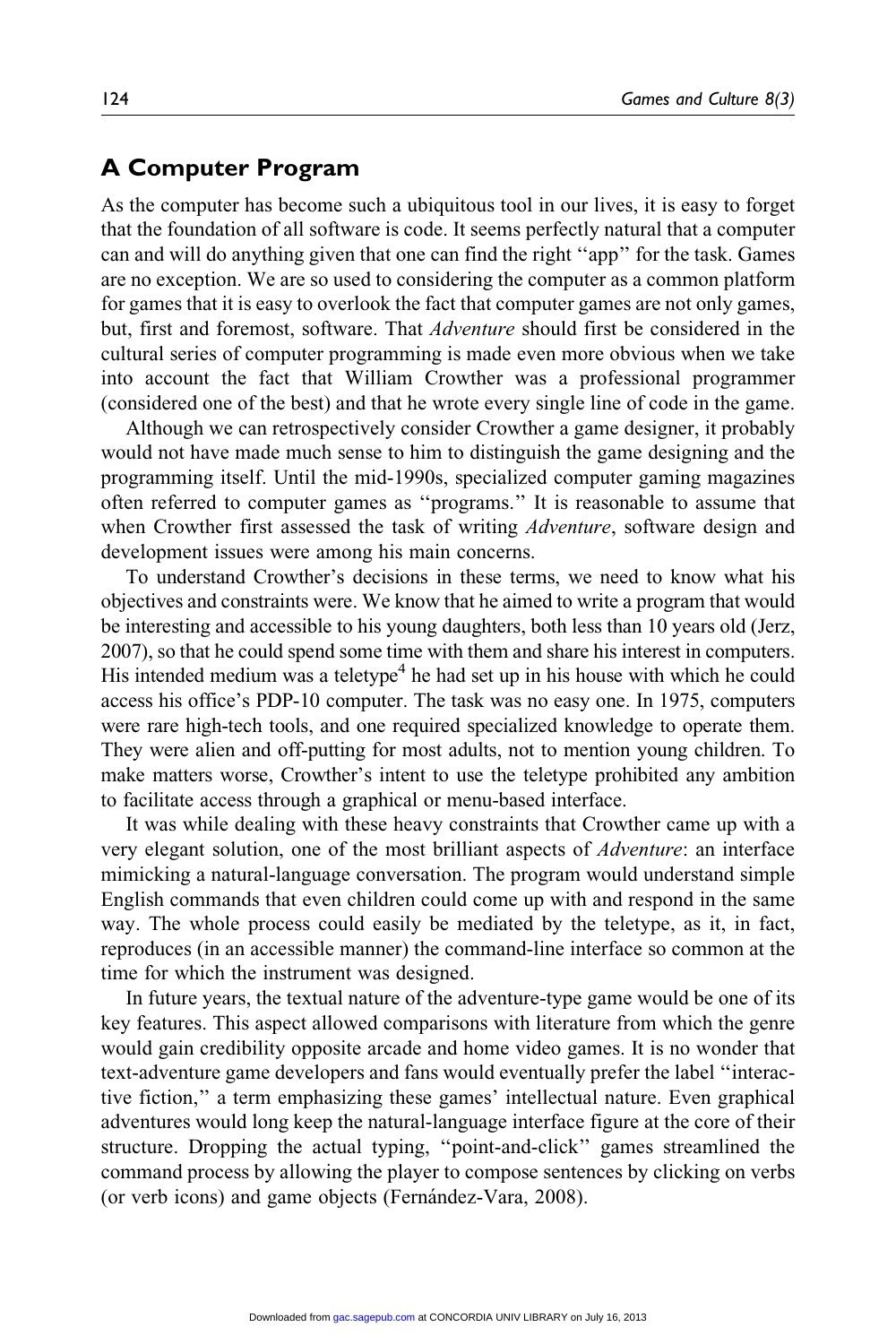Was it Crowther's design ambition to create a slow-paced, literary-orientated, intellectual type of game? It seems impossible to answer this question when considering *Adventure* solely as an effort of software development with specific constraints. As far as we know, the choice of a textual, turn-based interface was unavoidable in the circumstances. Perhaps if he had had access to a terminal with a monitor in his home, he would have preferred developing a real-time graphical game. What we can say is that Crowther's brilliant software design solution would become a long-enduring human–computer interaction figure that would help introduce many nontechnical people to the realm of computing in a pleasant, relaxed manner.<sup>5</sup>

## A Hack

In the context of the programming culture of the late 70s, Crowther's Adventure would not only have been considered in the line of professional software development but, most certainly, as a ''hack.'' Although hacking has come to be associated almost exclusively with software piracy and security breaching, such was not the case at the time. A hack, a term inherited from MIT student culture, was a technical feat realized for the sole pleasure of accomplishment (and eventual bragging rights) among people who considered programming and engineering as arts. A good hack demonstrated virtuosity, genius, and elegance by making a machine do something no one thought possible (Levy, 2001, p. 23).

Considering *Adventure* in the cultural series of hacking allows a better understanding of Crowther's attitude toward his project. For him, the game was not only a programming task; it was a programming challenge. One of his colleagues reports that although people enjoyed playing with his program, exploring the cave and finding treasures, Crowther's main satisfaction came from fooling people into thinking his simple FORTRAN program was intelligent enough to understand and speak English<sup>6</sup> (Jerz, 2007). Of course, *Adventure's* seeming "intelligence" was only the results of Crowther's clever programming tricks.

Crowther did not have any other ambition for Adventure than to share it freely with his daughters and the computer community. Once he had overcome the challenge, he lost interest in it. One should not be surprised that Crowther did not see his invention's commercial potential. This was not a ''serious'' endeavor. It was a side project for fun and demonstrating prowess. Consistent with the hacker ethic of information sharing and the right to build upon the work of others (Levy, 2001, pp. 39–49), he did not hesitate to answer Don Woods's request for the source code.

Don Woods was also a hacker. He was even an important contributor to the ''Jargon File,'' a glossary of hacker slang. His attitude toward Adventure was very similar to Crowther's. He made the game freely available, so that anyone could play it and discover his personal additions. He even went a step further, inscribing certain aspects of hacker culture in *Adventure's* content—more specifically, hacker humor. This is made obvious by his inclusion of meta-commentaries attracting attention to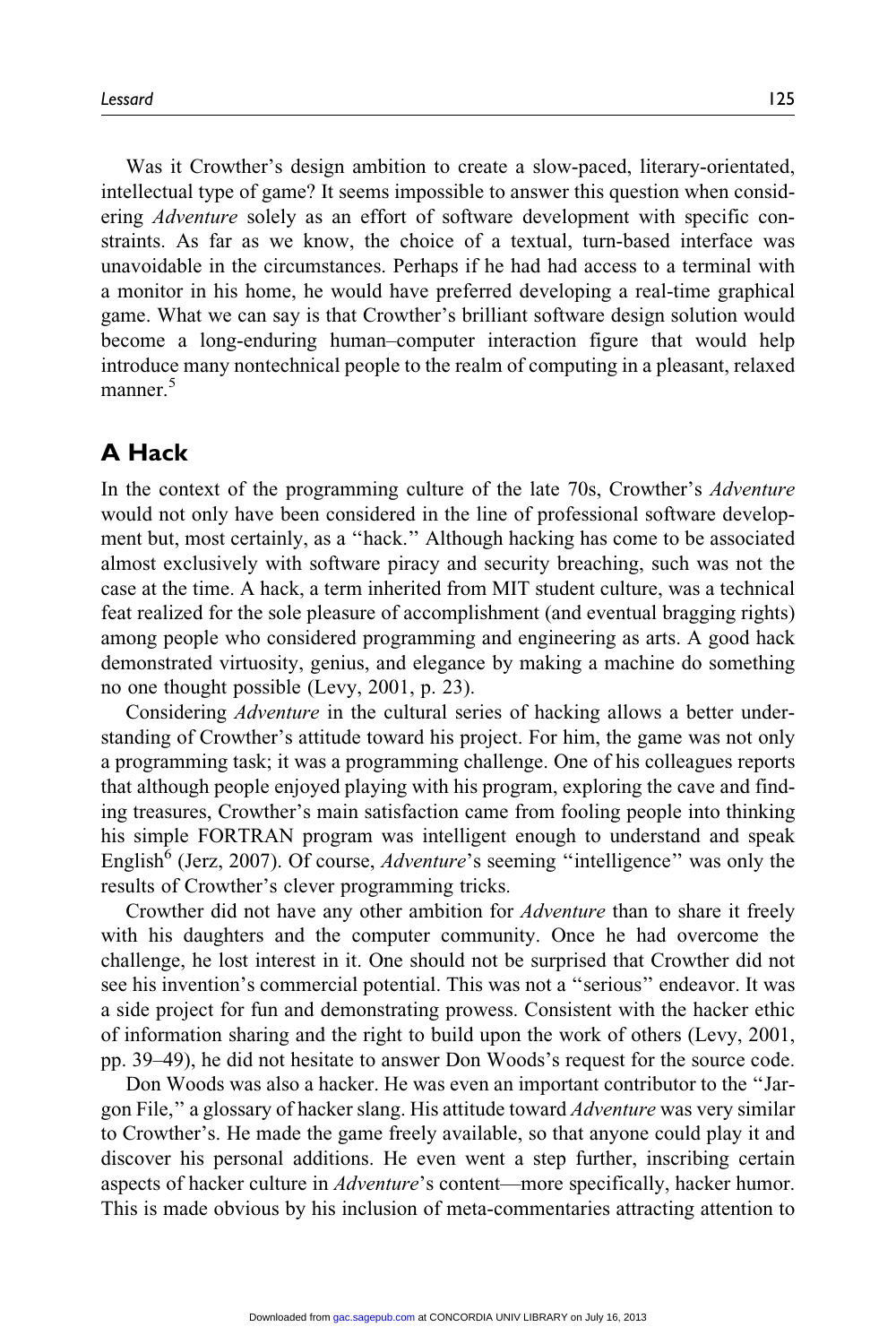the game as being a computer game (breaching any suspension of disbelief) and to its specific interaction mechanisms. A well-known example is the sleeping dragon puzzle, which is solved in this way:

PLAYER: kill dragon

COMPUTER: With what? Your bare hands?

PLAYER: yes

COMPUTER: Congratulations! You have just vanquished the dragon with your bare hands! (Unbelievable, isn't it?) (Adventure, 1977)

In this segment, the game plays on the fact that the response ''with what? Your bare hands?'' is the same as the one given to the player when he attempts to kill the dwarves empty handed. This reply implies that an object is needed to complete the action (e.g., the axe). In the case of the dragon, the game breaks from convention, demanding that the reply be read literally and allowing the player to accomplish a task that would be impossible in the game's diegesis.

The "hacker humor" entry in the contemporary Jargon File speaks of ''[f]ascination with form-vs.-content jokes, paradoxes, and humor having to do with confusion of metalevels.'' The end of Woods's version of Adventure is one large metalepsis (Montfort, 2003, p. 90). When he has acquired enough points, the player discovers a special secret room: ''[y]ou are at the northeast end of an immense room[.] It appears to be a repository for the 'ADVENTURE' program" (Adventure, 1977). This room contains uninitialized versions of all the game's objects, ready to replace the ones the player took or used: a nursery of beanstalks, sleeping dwarves, a bed of oysters, a collection of brass lanterns, and so on. Auto-referential humor and breaches in the different levels of fiction would be very common features in all types of adventure games to come.

## Fantasy Role-Playing

Meanwhile, we had been playing Dragons & Dungeons game. You know these role model, role playing games at the Dave Walden's house, and so I thought, ''Gee, I'd make a computer version of the Dragons  $\&$  Dungeons game," and that turned out to be Adventure. (Crowther, 1994)

Crowther's design starting point for Adventure is clearly stated in this quote from a 1994 interview; he wanted to adapt Dungeons & Dragons for the computer. Taking another look at Adventure as situated in continuity with live table-top fantasy role-playing sessions gives us a new perspective on some of its features.<sup>7</sup>

Crowther's intention to create a simulation of D&D forces us to reconsider Adventure's textual interface. Software design constraints are probably not the only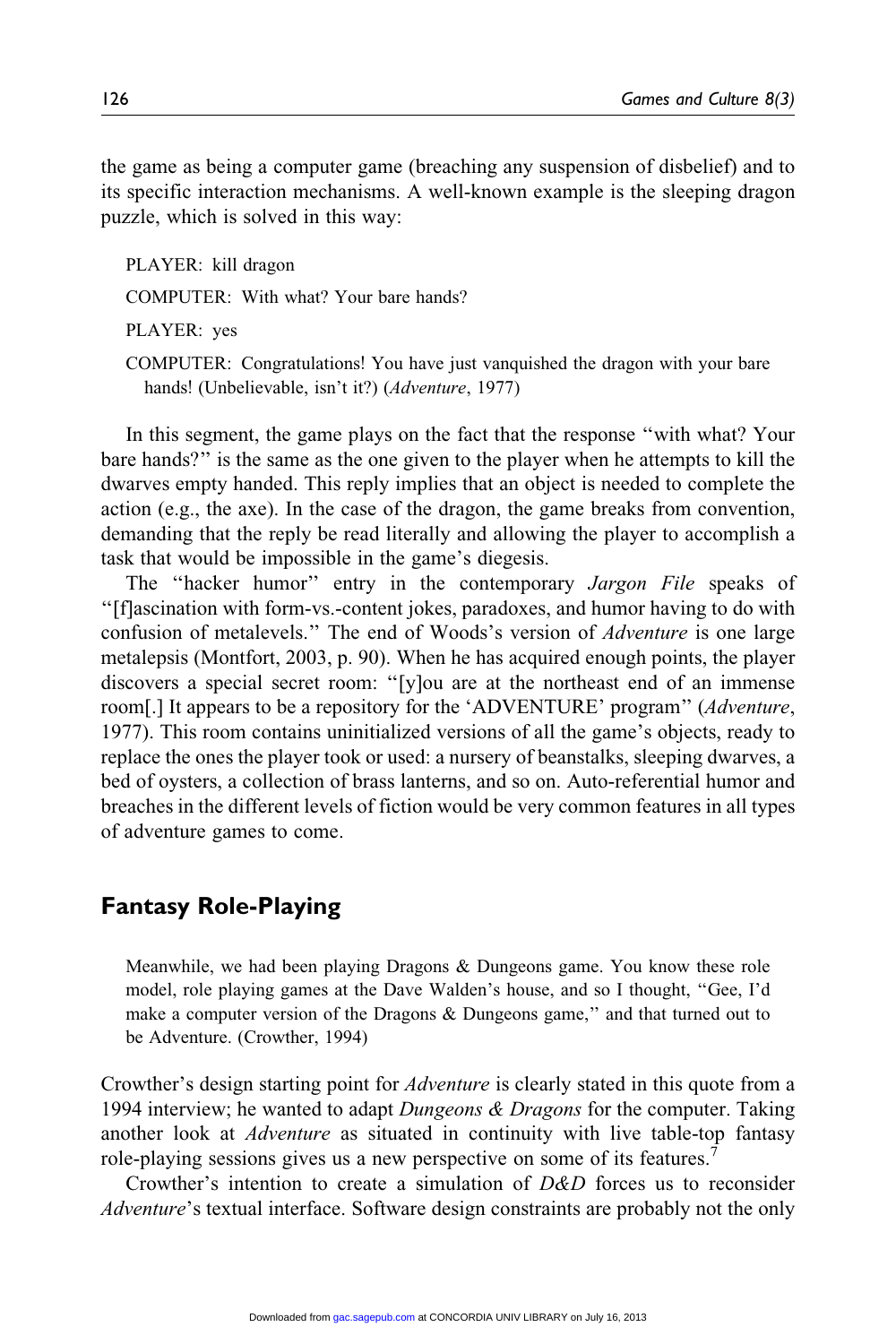factor to take into account. Adventure's "voice," the English-speaking proxy between the player and the virtual world, certainly bears a great resemblance to a  $D&D$  dungeon master (DM) or referee. In the same fashion, a DM describes the status of the fantasy world to the players, listens to player commands (generally given in natural language), and details the effect of their actions. The whole process takes the form of a step by step, language-based (albeit verbal rather than textual) conversation.

Interestingly enough, Eric Roberts, the referee of the game sessions which Crowther attended, wrote a manual detailing the D&D variant he had designed for his players: *The Mirkwood Tales* (1977). This document contains the transcript of a typical session, which can be compared to an Adventure printout:

REFEREE: The passage continues west.

FARIN: We'll follow it.

- REFEREE: After walking about twenty more feet, you notice that there is a corridor off to the north some twenty feet ahead of you, although the main passage continues west.
- FARIN: We go up to the intersection and carefully look into the northern corridor. What do we see? (Roberts, 1977, pp. 9–10)

PLAYER: look

COMPUTER: You are crawling over cobbles in a low passage. There is a dim light at the east end of the passage.

PLAYER: go west

COMPUTER: You are in a debris room, filled with stuff washed in from the surface. A low wide passage with cobbles becomes plugged with mud and debris here, but an awkward canyon leads upward and west. (Adventure, 1976)

As it appears, Adventure's textual interface is at the same time a manifestation of command-line computing and a typical (if somewhat rudimentary) D&D conversation.

Many other aspects of *Adventure* can be understood in light of the *Mirkwood* Tales (and early fantasy role-playing in general). Although there are other reasons to explain *Adventure's* mainly underground setting (more on that later), it is also coherent with the tabletop adventures Crowther had experienced. Roberts writes: ''[m]ost of the action of the Mirkwood Tales occurs in underground caverns'' (Roberts, 1977, p. 19). He explains that this type of setting is much easier to manage in detail (in comparison to open territories). Adventure also reproduces common figures of role-playing that do not fit the ''simple cave simulation'' description: item-based puzzles (you need the cage to capture the bird), monsters (fiendish dwarves), and the presence of magic (teleporting spells).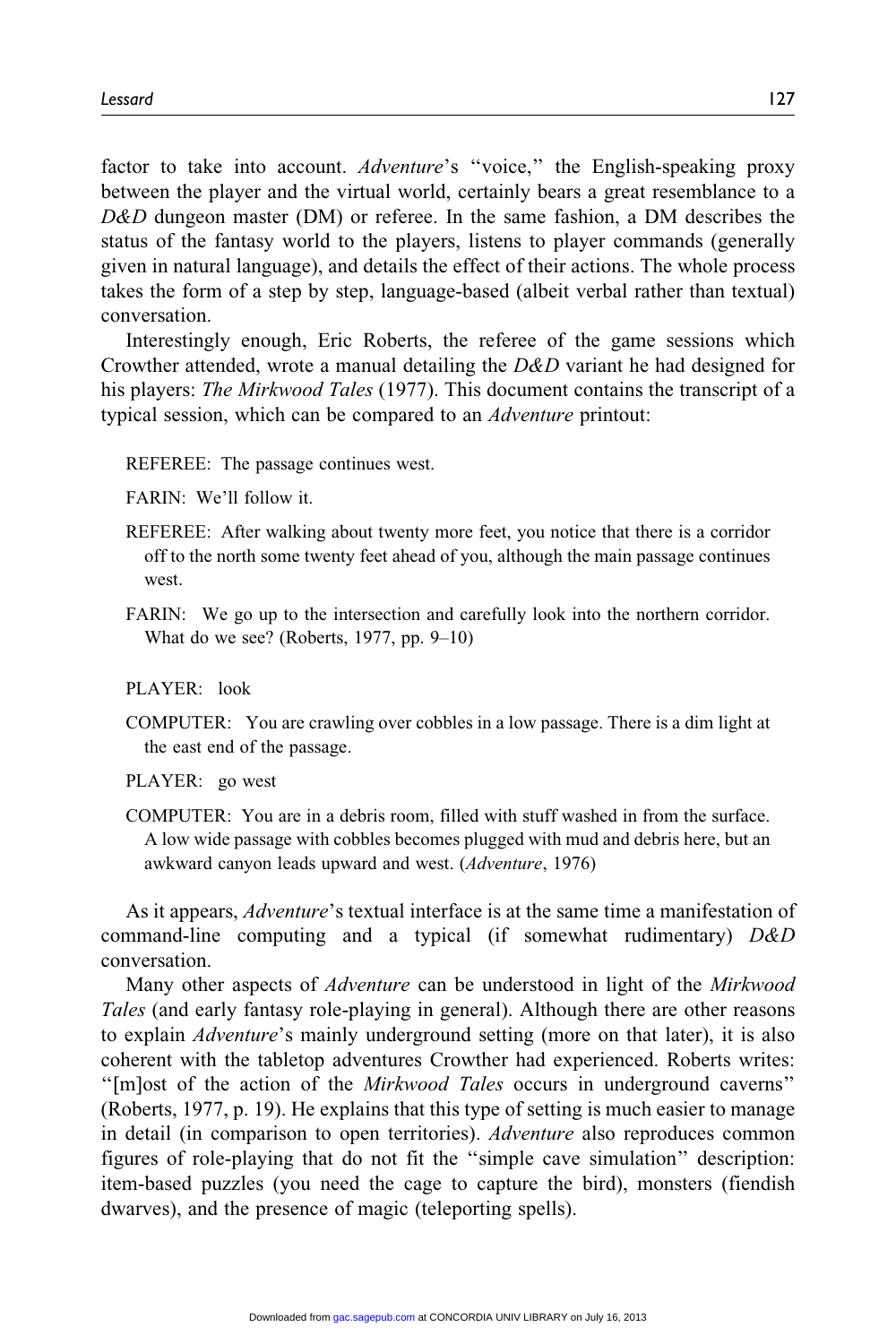The role-playing connection is not only interesting in terms of continuity but also of divergence. Strangely enough, Crowther left out of his adaptation what would constitute the core of computer role-playing games (CRPGS): statistic-based character representation and combat. We have to consider this omission as a design choice, for this aspect of  $D\&D$  is certainly the best suited to computers and would have been very easy for Crowther to implement. In Adventure, combat is simply a matter of having the right tool (the axe) and luck (victory is seemingly random). Although we will probably never know why Crowther did not deem it important to further develop combat mechanics, his imitators would follow his lead in this direction. Violent encounters would always play a very marginal role in adventure games and would generally be treated as any other puzzle. Adventure defines a type of fantasy role-playing emphasizing exploration and problem-solving over fighting.

At first glance, *Adventure's* computerized adaptation of  $D&D$  does not seem to offer much improvement over the original. The program certainly does not offer the freedom and fluidity of interaction with a human DM. Its understanding of English is, at best, rudimentary, and it can only allow actions which have been foreseen by the programmer. Yet, it does offer a unique and significant advantage: It can be played alone. D&D strongly depends on finding a pleasant group of players, a talented DM and a long period of common free time. Adventure frees the player from all these constraints.

# A Cave Map

The cave map is perhaps the most surprising and yet determining cultural series in which *Adventure* can be situated. Before his divorce, Crowther had done some caving as a hobby with his wife. He had also used the BBN computer to plot the data recorded from a survey of sections of Kentucky's Mammoth Cave in which his wife had participated. It is a well-known fact that *Adventure's* virtual geography was inspired by this specific underground network. In 2007, Jerz proved that Adventure went beyond mere resemblance and could almost be considered an accurate model of the Mammoth Cave.

What was not given much attention in this matter is that Crowther did not only import the actual geography of a specific cave into *Adventure* but also the whole cave surveying and mapping mind-set. Space in *Adventure* is modeled in a very peculiar way. It is structured as a network of discrete, arbitrarily interconnected nodes. The player does not explore its space in a continuous fashion; he is, rather, teleported from point to point. These points are related to each other according to cardinal directions: The ''nugget room'' is to the south of the ''hall of mists.'' This treatment of spatial relationships is very similar to the way caves are surveyed and mapped: as a list of points (stations) situated with respect to one another according to relative distance and orientation. This method of plotting space allows for a manageable data set of interesting locations, discounting tedious intermediary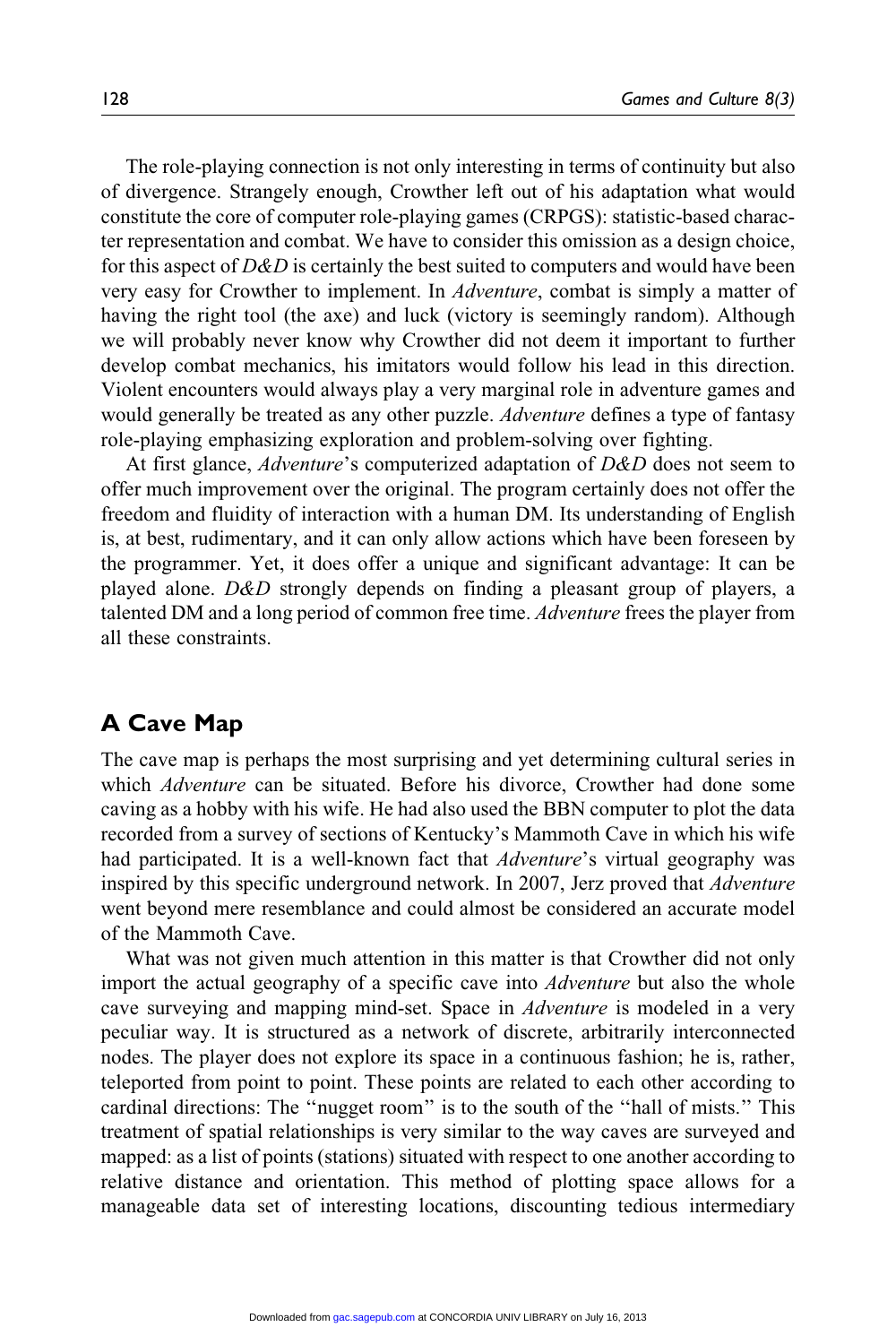spaces. As it turned out, point-to-point navigation proved perfectly compatible with command-line interfacing and conversational role-playing.

Space segmented into ''rooms'' (a term inherited from Adventure's speleological setting) has persisted as a structuring element of the great majority of adventure games to this day. Even graphical adventures would disdain continuous navigation in favor of cinematographic ellipses between static scenes (the character exits the screen to the right and appears on the left of another screen). Adventure games' focus on slow-paced problem solving gives very little importance to the actual maneuvering of the avatar, therefore rendering intermediary spaces useless. Real-time action-adventure games, on the other hand, are all about the moving around between significant places. Their challenge resides in testing the player's ability to reach the next point by deftly jumping around, shooting things, and avoiding obstacles.

Adventure's specific way of representing space would also institute the principal form of progression in these types of games: discovering and unlocking new ''rooms.'' Although Crowther's version contains very few puzzles in comparison to its successors, they are all geared toward making new locations available; scaring the snake allows the player to move beyond his room and waving the rod (magic wand) creates a bridge across a chasm. Although Crowther was used to mapping real locations, he quickly discovered that his system allowed for physically unrealistic spatial networks. He inaugurated the infamous maze figure of adventure games made up of often non-Euclidian spatial relationships (leaving from the east end of a room only to reenter it). He also implemented teleportation with the use of magic words (the famous XYZZY). In a virtual world, there are no restrictions as to the number and nature of links between spatial nodes. Although rooted in caving, Adventure's peculiar take on space would provide a great deal of freedom and flexibility to future designers in modeling any type of setting. Being unaccountable to specific relationships between places, designers would be able to construct complex itineraries based on ellipses, similar to how one might construct a novel or film.

## A Game

Ironically, the first adventure game can hardly be described as a game, strictly speaking. Although ludic in nature, Crowther's *Adventure* contains no stated objective, no way to measure performance, and not even an end state. At best, it could be considered a sandbox game, allowing for playful exploration and tinkering. For some reason, Crowther never pushed his adaptation of  $D\&D$  to the extent of defining a quest at which one could succeed or fail. We owe to Don Woods the insight that this original software infrastructure had strong potential to be a game.

It is difficult to divine Woods's precise inspiration in terms of games when he was working on his expansion of *Adventure*. What we do know is that he had never played  $D&D$  (Cordella, 2001), which explains why we do not find in his game the usual fantasy role-playing rewards of experience points, leveling up, equipment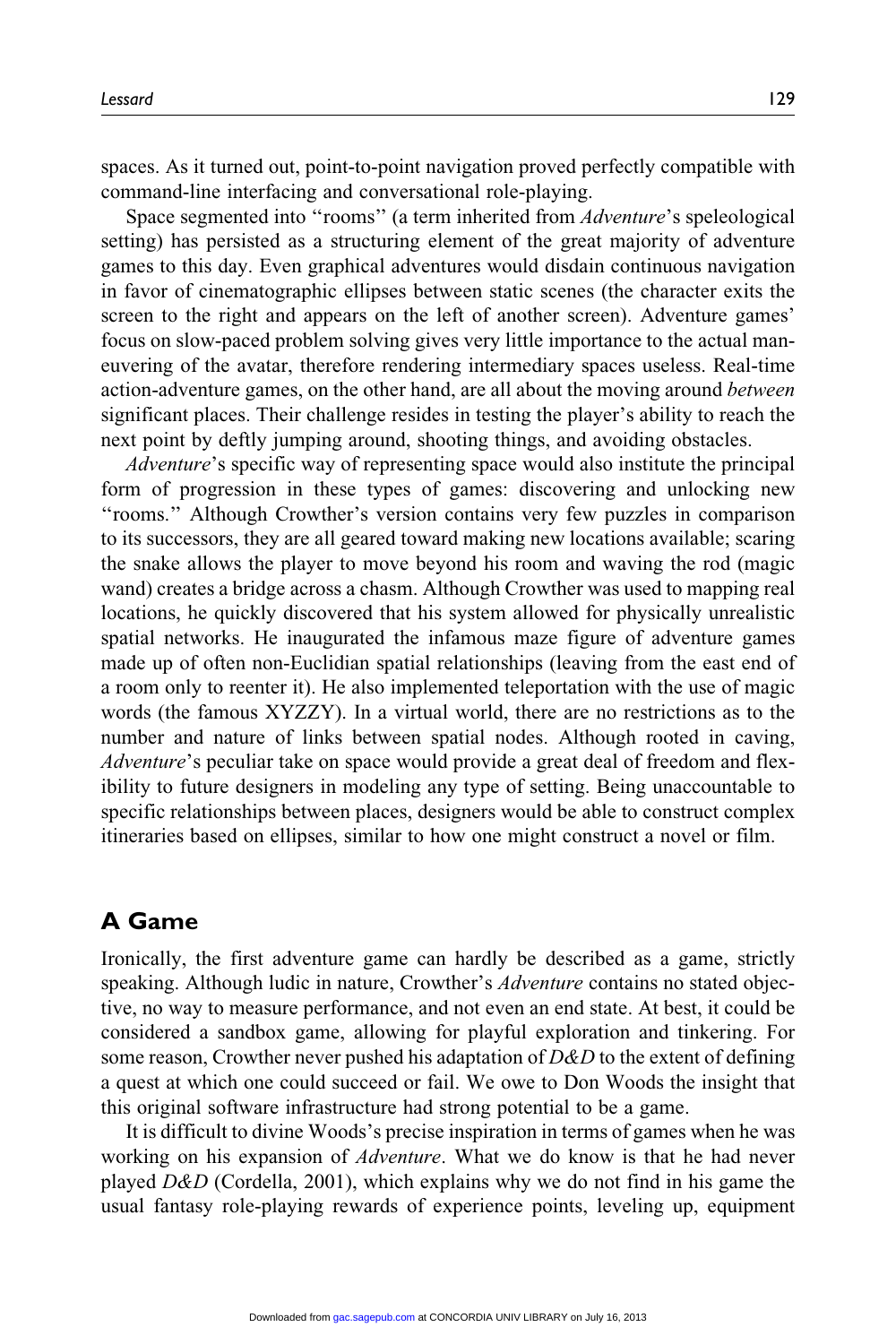upgrades, and magical items. The main ludic figures he would develop in Adventure are treasure-hunting, points, puzzles, and mazes.

Crowther's version already had a set of treasures to be found: a gold nugget, diamonds, bars of silver, jewelry, and a pile of silver. Woods expanded this list significantly by adding (among others): an emerald, a Persian rug, a Ming vase, a gold chain, a pyramid, a pearl, spices, and a golden egg. We can see that his conception of treasure is neither bound to what one could normally find in a cave nor to traditional heroic fantasy objects. He also samples from historical valuables (spices) and folktale items (golden egg). In Woods's version, finding the treasures is not enough. The player also needs to find a way to bring them back to the building to ''get full credit'' (Adventure, 1977). In this respect, Adventure is more than anything else a treasure hunt.

In Woods's *Adventure*, gathering treasure is also a means to earn points. In this version, almost every possible action is rewarded and the player is encouraged to find the way to gather all possible points. In the newly added ''INFO'' section, motivation is given by setting up a distinction between beginners and master players. At the end of a game session, the ''adventurer'' is ranked according to his points as amateur, novice, seasoned, junior, master (A, B, or C), or grandmaster. Points would also be an important and enduring feature of adventure games. They are a convenient way of giving players some information as to the length of the game and feedback on progress and performance. They also act as a motivation to replay the game, since one can finish with only a partial score.

In their quest to gather treasures and points, players of *Adventure* face two main types of challenges: the exhaustive exploration of the territory and puzzle solving. Both aspects were already present in Crowther's version, but Don Woods's expansion brought them to a new level. First, Don Woods built on the idea of confusing mazes made of similarly described rooms interconnected in unpredictable ways: the famous "maze of twisty little passages, all alike" (Adventure, 1975). He expanded this original maze and designed another one: the ''maze of twisty little passages, all different.'' He also made their exploration necessary by hiding important items in them. The player must carefully map out the cave to avoid getting lost and ensure he does not miss anything. This is particularly difficult in the mazes where one must drop objects along the way to differentiate the rooms (in the manner of Hop-o'-My-Thumb). To make matters worse, the lamp eventually dies out, leaving the player with a limited number of actions before he will go blind and fall into a pit. The exasperating maze figure of *Adventure* would become a hallmark of early adventure games. In 1981, Roberta Williams—the famous adventure game designer—could still write: ''[o]ne of the most common and perturbing puzzles in adventure games, is the inevitable maze'' (p. 7). Later developments would prove that far from being inevitable, mazes were actually more of an *Adventure* meme serving the purpose of bloating play-time.

Don Woods also hindered the acquisition of treasures and points with puzzles (or problems to solve): getting rid of dangerous creatures, accessing previously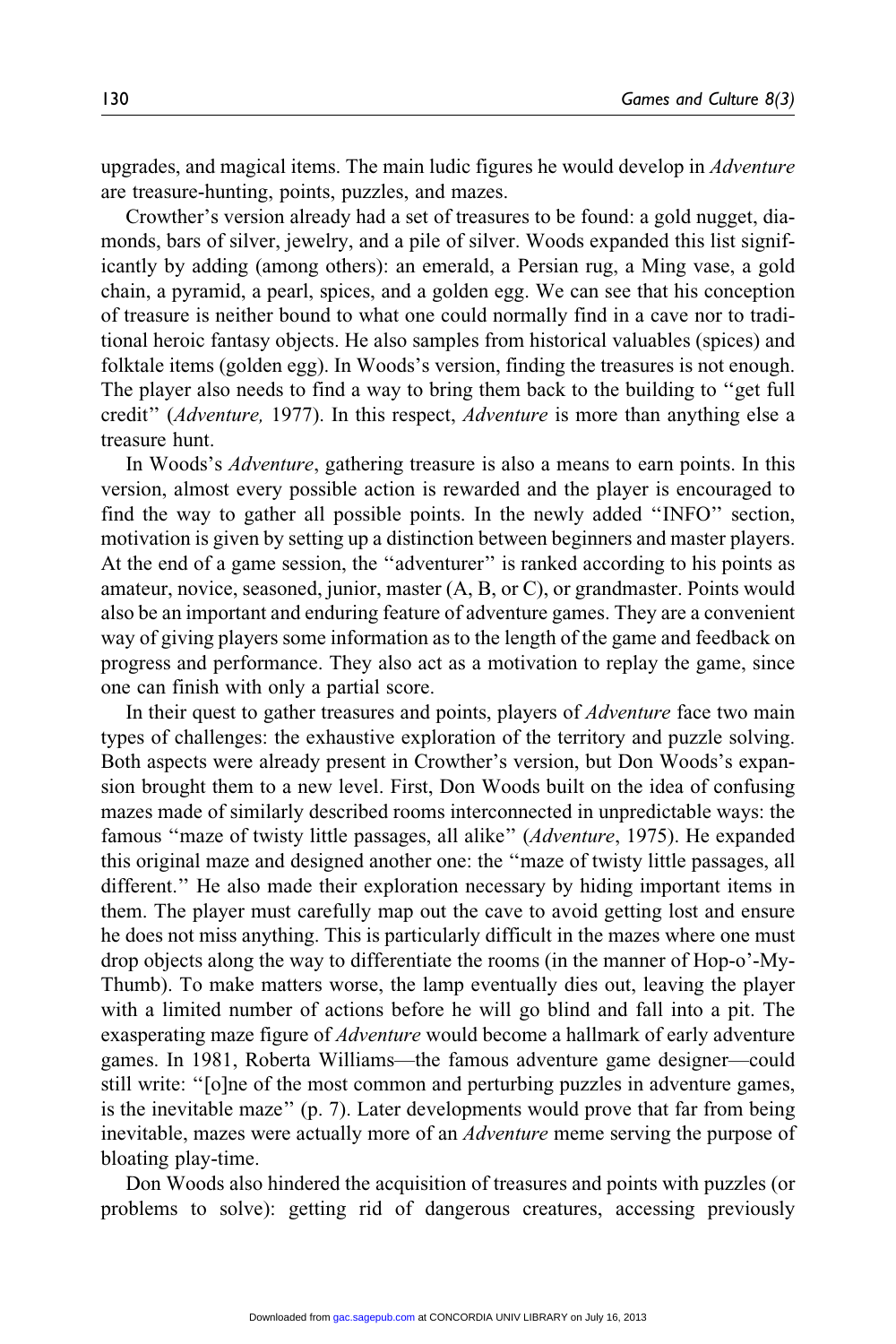unavailable rooms, and successfully stashing treasure. These problems are usually solved by specific use of items: You feed the bear food, water a plant to turn it into a giant, climbable beanstalk, and drop the rug before the vase in the building so that it does not break. If mazes eventually disappeared from the genre, puzzle solving and space exploration would remain central.

It is not entirely true that Crowther's version did not include an end-of-game state: One could die by falling into a pit or getting killed by a dwarf. What was lacking (in terms of it being a game) was a positive end-of-game state. As long as the user could avoid death, the simulation would go on endlessly. Don Woods prepared a special ending in his version for the players who managed to gather all the available points: They were granted access to the hitherto unavailable ''master section'' where they could gather more points and witness the closing of the cave. The game being extremely difficult (especially by today's standards), experiencing this special scripted event is truly satisfying and communicates the most desirable end-ofgame state: definitive victory.

It is interesting to see that by going along the lines of game design, Woods actually took Adventure in a very different direction from the contemplative pleasures of cave exploration and the thrills of free improvisation specific to  $D&D$ . In a game, player performance can be judged, and everything is given objective value.

## A Story?

As we have noted a few times, adventure games have often been linked to literature and storytelling. Are text adventures not called interactive fiction? Mary Ann Buckles, for instance, speaks of the "storygame" *Adventure* (1985), while Espen Aarseth calls it a ''story-game hybrid'' (2004, p. 51). In her PhD thesis on adventure games, Clara Fernández-Vara refers to story-driven games (2009, p. 13). Contemporary adventure games are undoubtedly associated with the stories they tell, but what of Adventure? Was this defining aspect of modern-day adventure games already present the seminal program?

If we look for a story in *Adventure*, we will find one: the story of  $X$  who went into a cave, solved some problems, fought some dwarves, found some treasure, and brought it back in a well house. As the player tinkers with the program, the output of his conversation with the interface constitutes the textual narrative of this long and repetitive story. It is in this respect that *Adventure* can be considered a literary machine: It can generate variable narratives on the basis of its interaction with the player. But when contemporary analysts think of stories in adventure games, this is not the type of story they are referring to. They are thinking of what Salen and Zimmerman call ''embedded narrative'': ''pre-generated content that exists prior to a player's interaction with the game'' (2003, p. 383). In modern adventure games, this content is delivered as a series of prewritten events triggered here and there by the player that, together, constitute the outline of a plot. Fernandez-Vara also refers to embedded stories in adventure games. She speaks of an ''ideal walkthrough'':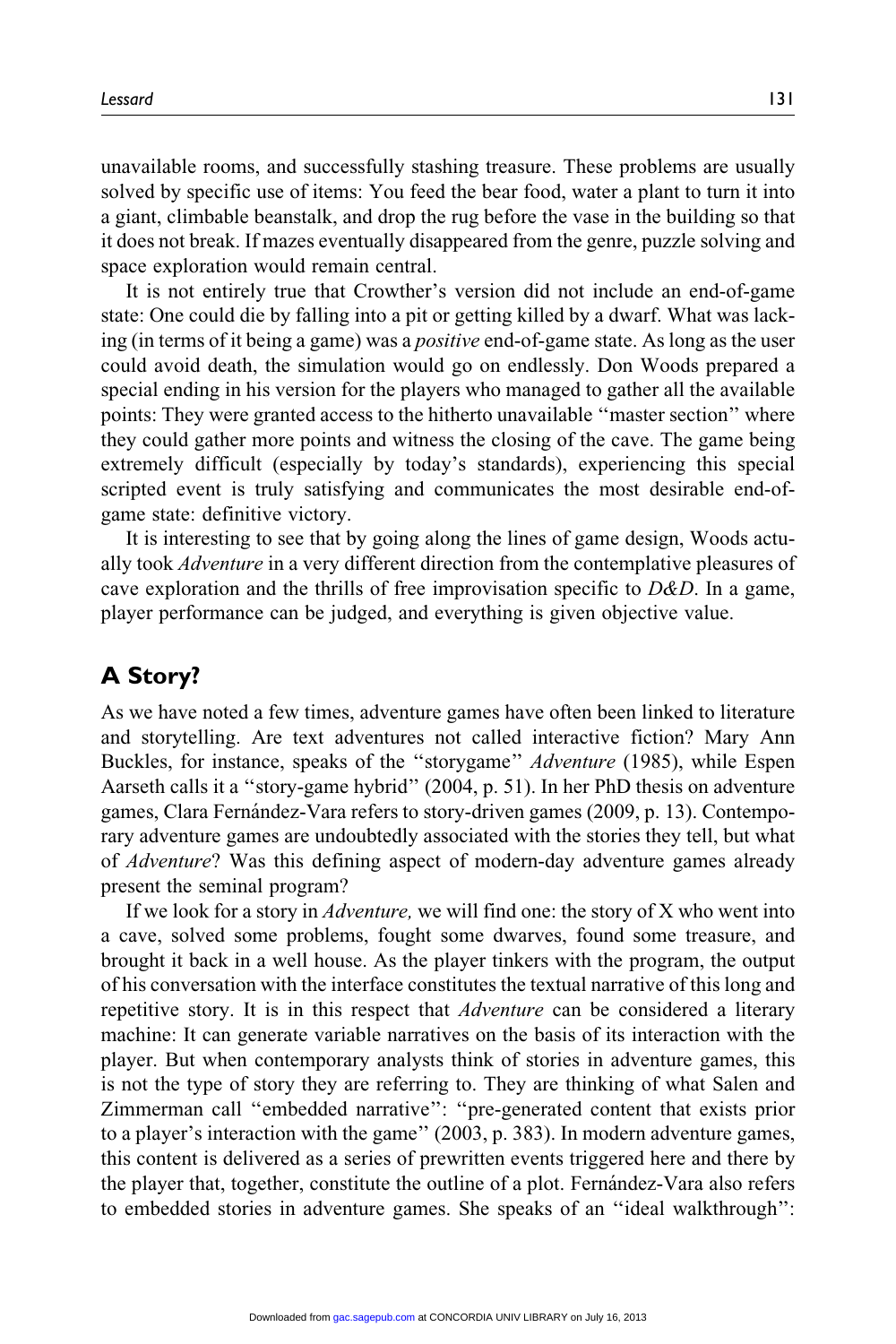$\lq$ [t]he player is usually expected to traverse the game following specific steps [...] so that a concrete state of affairs is reached and the story unfolds along with the gameplay'' (2009, p. 15). Although there are a few scripted events in Adventure, they can be experienced in almost any order and do not contribute much to the unraveling of a structured plot. There is no context, no motives, no characterization, and no dialogue. The type of story found in *Adventure* is in fact closer to what can be found in other themed games. Does Monopoly tell a story? Does playing it generate a narrative? In a way, yes: the story of these random manufactured objects who buy and exploit real estate until all but one go bankrupt. As a basis for comparison, the modern adventure game Gabriel Knight: Sins of the Fathers (Sierra, 1993) enables the player to progressively unravel the mystery of a voodoo cult in New Orleans leading to the discovery of the protagonist's German roots and mystical heritage as hunter of shadows. In Adventure and Monopoly, the narrative is almost entirely constituted of the actions of the players, in Gabriel Knight (and other modern adventure games), a mostly prewritten story is *revealed by* the actions of the players.

It is clear that, for Don Woods, Adventure was not about structured storytelling. When asked in 2001 if he would be interested in working on other adventure games, he answered: ''[n]o. The genre has moved beyond what I'm willing to produce. Adventure games now have complex plots, stories, and mysteries. I'm good at coming up with puzzles, but uniting them all into a single story is not something I'm good at'' (Cordella, 2001). This quote also confirms that the accent on storytelling is a historical evolution of the genre. Detailing the moment and circumstances of this ''narrative turn'' of adventure games certainly constitutes a worthwhile matter for further research.

## Conclusion

In the end, what is *Adventure*? We can now say that it is:

- $\bullet$  Software that makes command-line computing accessible via the use of naturallanguage input and output.
- A playful and self-aware hack, challenging for both its creator and its public.
- A computerized adaptation of conversational fantasy role-playing allowing for a D&D session without the need for a human DM or friends.
- The experience of a virtual territory mapped as a network of interconnected points of interest.
- $\bullet$  A challenging treasure hunt rewarding exploration and problem solving with points.

We can also say what it is not, or not as much as we thought. Previous accounts have often focused on the many aspects of modern computer games already present (if only in seminal form) in the original Adventure. Although they are not wrong, the process of ancestor-finding can sometimes lead to a minimization of differences.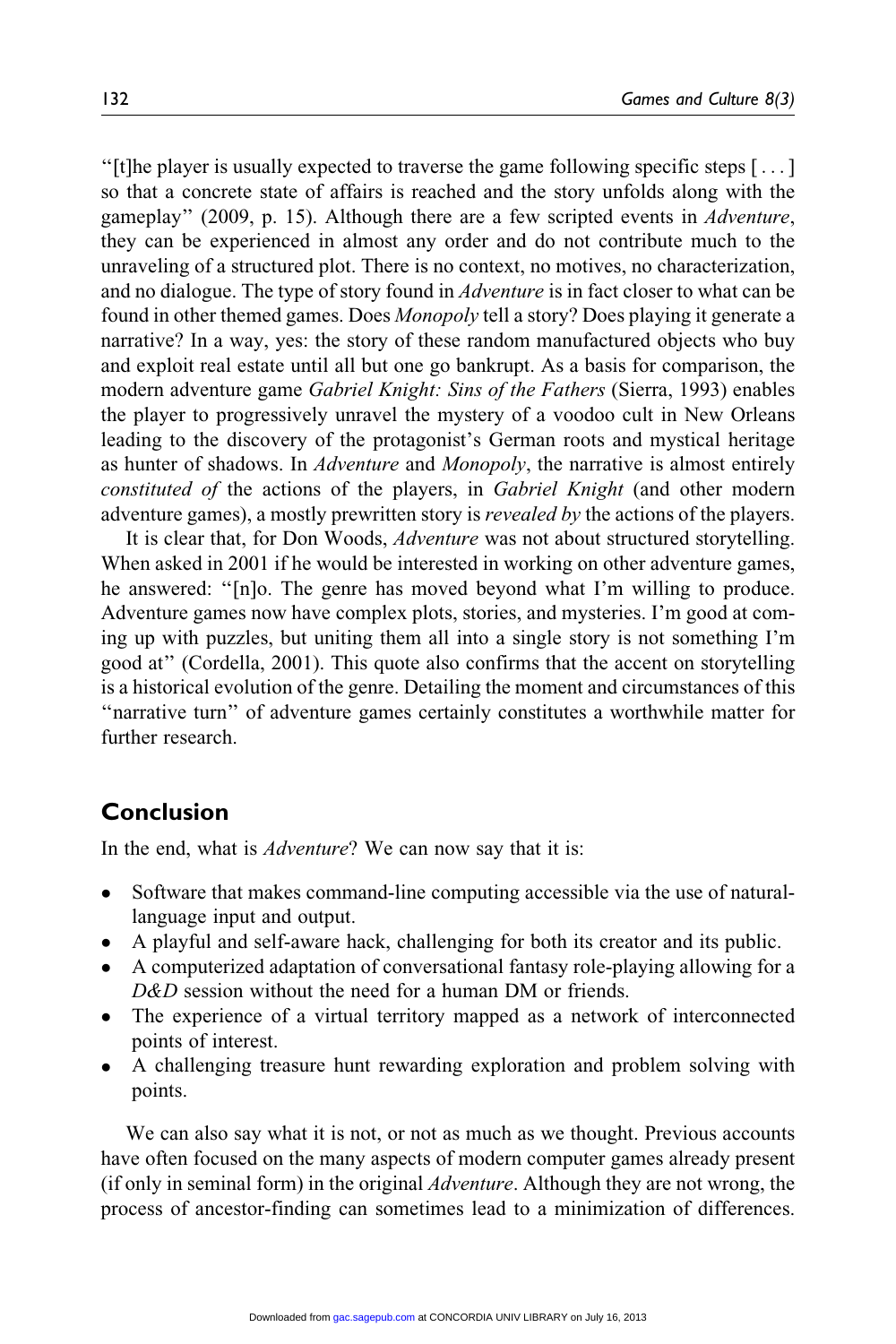Embedded narratives are a defining feature of modern adventure games and it is tempting to see them already existent in the original one. By shifting our perspective away from adventure games, we were able to see how marginal this aspect actually is in Adventure. What we can see, though, is that the game's structure had all the potential to harbor embedded narratives. Although neither Crowther nor Woods pushed in this direction, others would soon see this.

Looking back at the reviewed cultural series, it is interesting to discover that no single influence or line of practice can fully explain Adventure's specific form. Being neither fully a cave simulation, nor an adaptation of  $D&D$ , nor a hack, nor even a game, it appears at the crossroad of many existing traditions. William Crowther was not only a brilliant programmer, he was also in a privileged position to think along the lines of a unique set of cultural series (some of them quite avantgarde): programming, hacking, fantasy role-playing, cave mapping and, to a lesser degree, game designing. His endeavors would bring into existence a new type of software-game hybrid that would soon prove its appeal. As imitators reproduced this form, mainly in reference to the original, adventure-type games would soon lose their dependence on other traditions and form an autonomous and recognizable cultural series able to inspire other innovations.

Although most subsequent adventure game developers knew nothing of cave mapping or even teletypes, they have continued to reproduce the ludic structures that have arisen from these initial traditions: natural language interface, the simulation of a fantasy virtual world by proxy of conversation, slow-paced problem solving, segmentation of space in arbitrarily interconnected rooms, and progression based on the unlocking of new connections between spatial nodes. They have also brought other influences into the genre from their own backgrounds or line of practice, such as fiction writing, cinema, or even home console video game playing. To write the whole history of the genre, one should track these later inputs and try to understand the context and circumstances in which they have exerted influence.

#### Declaration of Conflicting Interests

The author(s) declared no conflicts of interest with respect to the research, authorship, and/or publication of this article.

#### Funding

The author(s) received no financial support for the research, authorship, and/or publication of this article.

#### **Notes**

- 1. Zork was also known as Dungeon, the name of its widespread FORTRAN adaptation.
- 2. Free translation of: "[ $\dots$ ] le cine $\mathit{matographic}$  a non seulement subi les « influences » des autres médias ou espaces culturels qui étaient en vogue au tournant du XXème siècle, mais il fut à la fois numéro de vaudeville, spectacle de lanterne magique, numéro de magie, spectacle de fééerie ou spectacle de café concert.''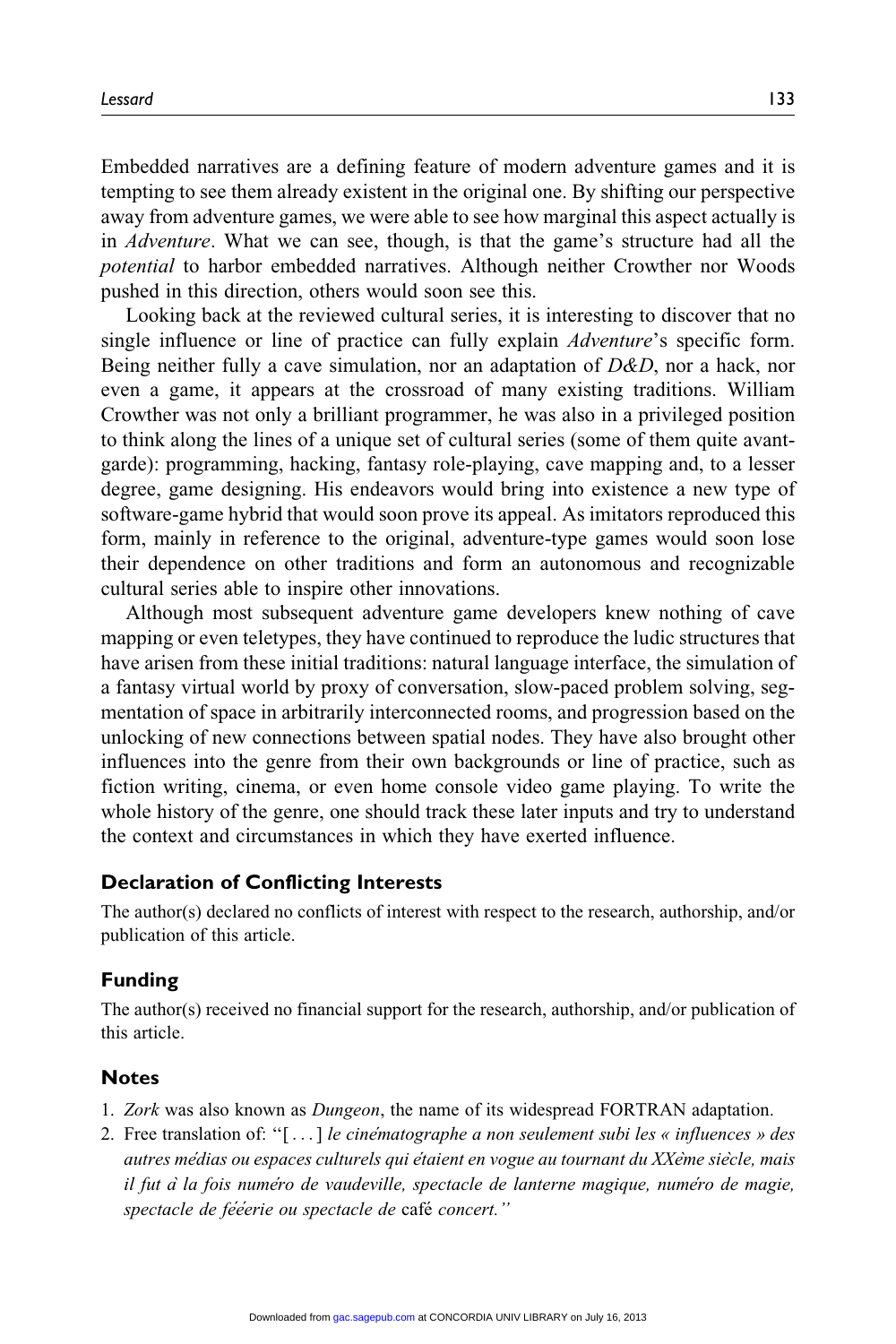- 3. Bolt, Benarek, and Newman: a high-tech firm within which Crowther worked on the development of the ARPAnet.
- 4. Probably a Texas Instrument Silent Writer 700, according to Bernie Cosell, one of Crowther's ex-colleagues (2010).
- 5. Crowther did not actually invent natural-language interfaces. Adventure is often compared to ELIZA, the artificial psychoanalyst developed in the 60s by Joseph Weizenbaum at MIT, and to SHRDLU, another MIT project allowing the user to give English commands to a virtual robot. Crowther's solution differed in its simplicity of implementation (it was based on predetermined responses rather than procedural and complex AI algorithms) and in introducing the idea that this interface could mediate the experience of a virtual world.
- 6. FORTRAN was often considered too simple a programming language for any attempt at artificial intelligence.
- 7. According to his former colleague Bernie Cosell, Crowther was most likely unaware of preceding attempts at adapting D&D to the computer. Consequently, the series of CRPGs (computer role-playing games) is probably irrelevant in this analysis. His was a fresh attempt at the exercise (2010).

#### References

Aarseth, E. (1997). Cybertext: perspectives on ergodic literature. Baltimore, MD: JHU Press.

- Aarseth, E. (2004). Genre trouble: Narrativism and the art of simulation. In D. N. Wardrip-Fruin & P. Harrigan (Ed.), First Person: New Media as Story, Performance, and Game (pp. 45–55). Cambridge, MA: MIT Press.
- Buckles, M. A. (1985). Interactive fiction: The computer storygame "Adventure" (PhD). University of California, San Diego.
- Cordella, F. (2001). Interactive fiction? I prefer Adventure. L'avventura è l'avventura. Retrieved from<http://www.avventuretestuali.com/interviste/woods-eng/>
- Cosell, B. (2010). Re: Early video games at BBN. Private email received on February 16, 2010.
- Crowther, William. 1994. Interview with William Crowther. Interview by Katie Hafner. Retrieved from<http://www.archive.org/details/WillCrowtherInterview>
- Fernández-Vara, C. (2008). Shaping player experience in adventure games: History of the adventure game interface. In D. H. W. Leino Olli (Éd.), Extending experiences-Structure, analysis and design of computer game player experience (pp. 210–227). Rovaniemi, Finland: Lapland University Press.
- Fernández-Vara, C. (2009). The tribulations of adventure games: Integrating story into simulation through performance (PhD Digital Media). Atlanta: Georgia Institute of Technology.
- Gaudreault, A. (2008). Cinema et attraction. Paris, France: CNRS.
- ''Hacker Humor''. The Jargon File 4.4.7. Retrieved February 18, 2010, from [http://www.](http://www.retrologic.com/jargon/H/hacker-humor.html) [retrologic.com/jargon/H/hacker-humor.html](http://www.retrologic.com/jargon/H/hacker-humor.html)
- Jerz, D. G. (2007). Somewhere nearby is colossal cave: Examining Will Crowther's original adventure in code and in Kentucky. Digital Humanities Quarterly, 1. Retrieved from [http://digitalhumanities.org/dhq/vol/001/2/000009.html1](http://digitalhumanities.org/dhq/vol/001/2/000009.html1%20sur)%[20sur](http://digitalhumanities.org/dhq/vol/001/2/000009.html1%20sur)